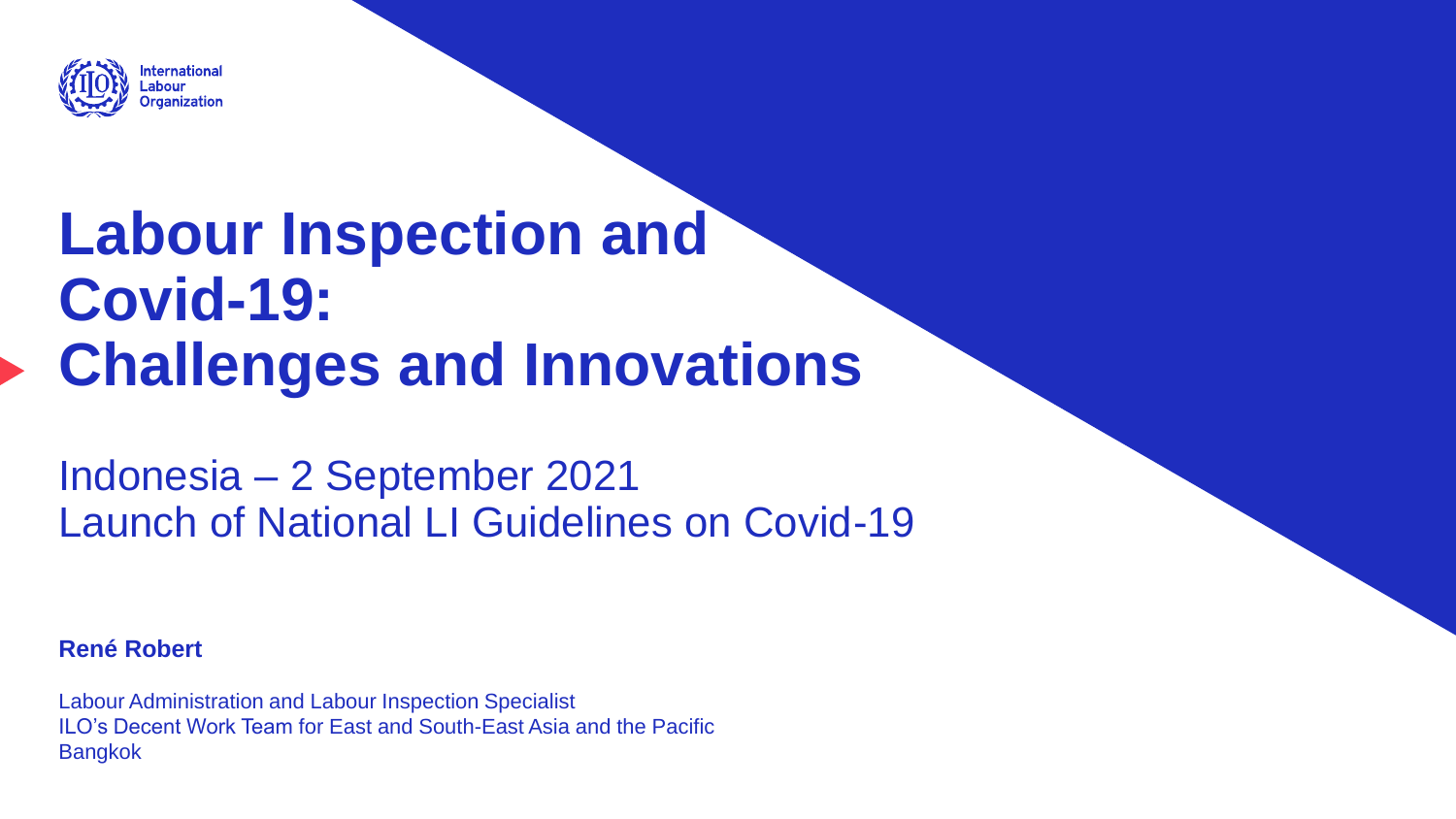

#### **Two Impacts of COVID-19 on Labour Inspectorates**

## OPERATIONAL POLICY & STRATEGIC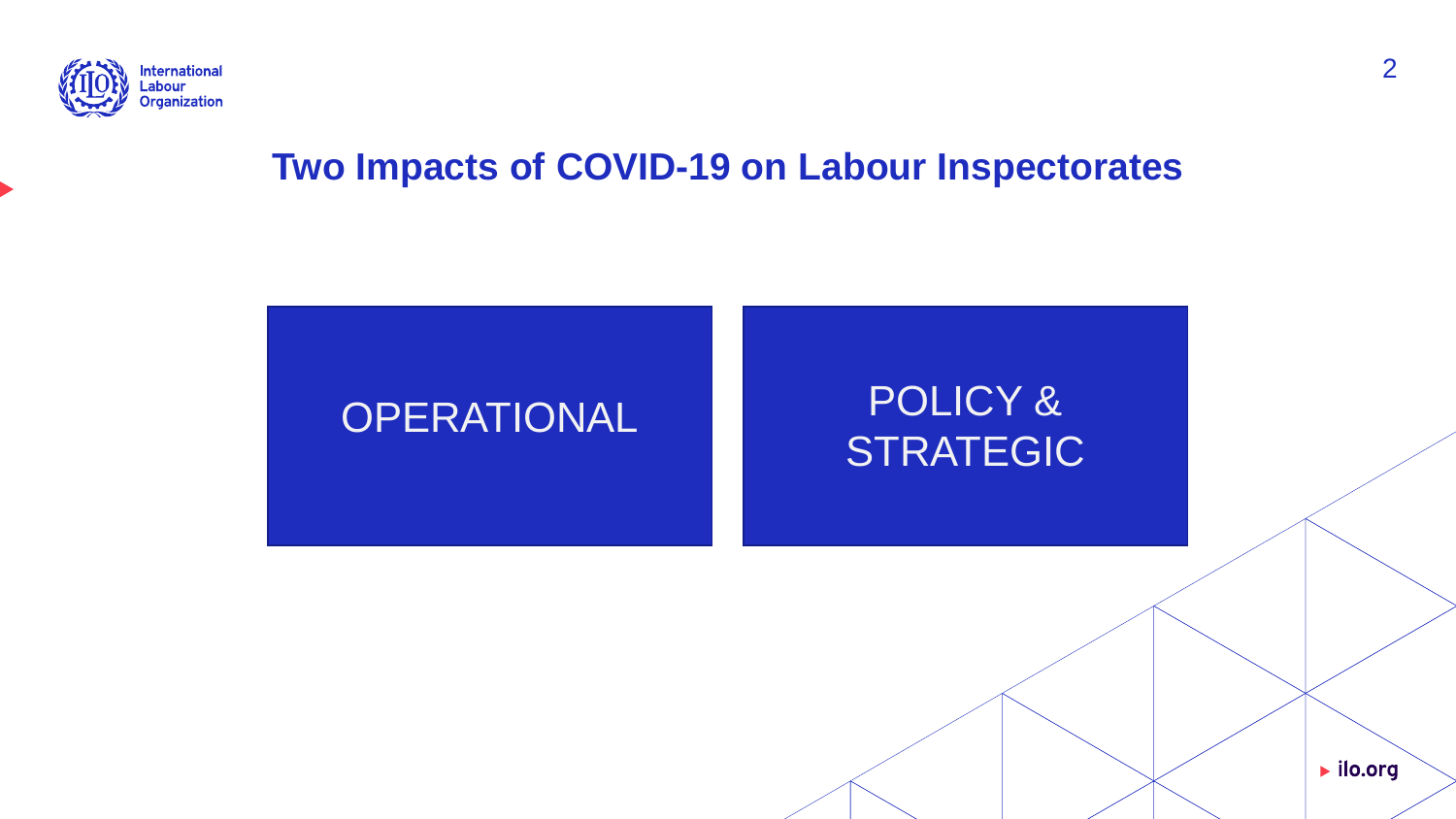

#### **OPERATIONAL IMPACT**

• Operational impact often depended on the features and effectiveness of public health responses

• LI classified as an essential service?

• Cessation or limitation of LI visits; and work from home arrangements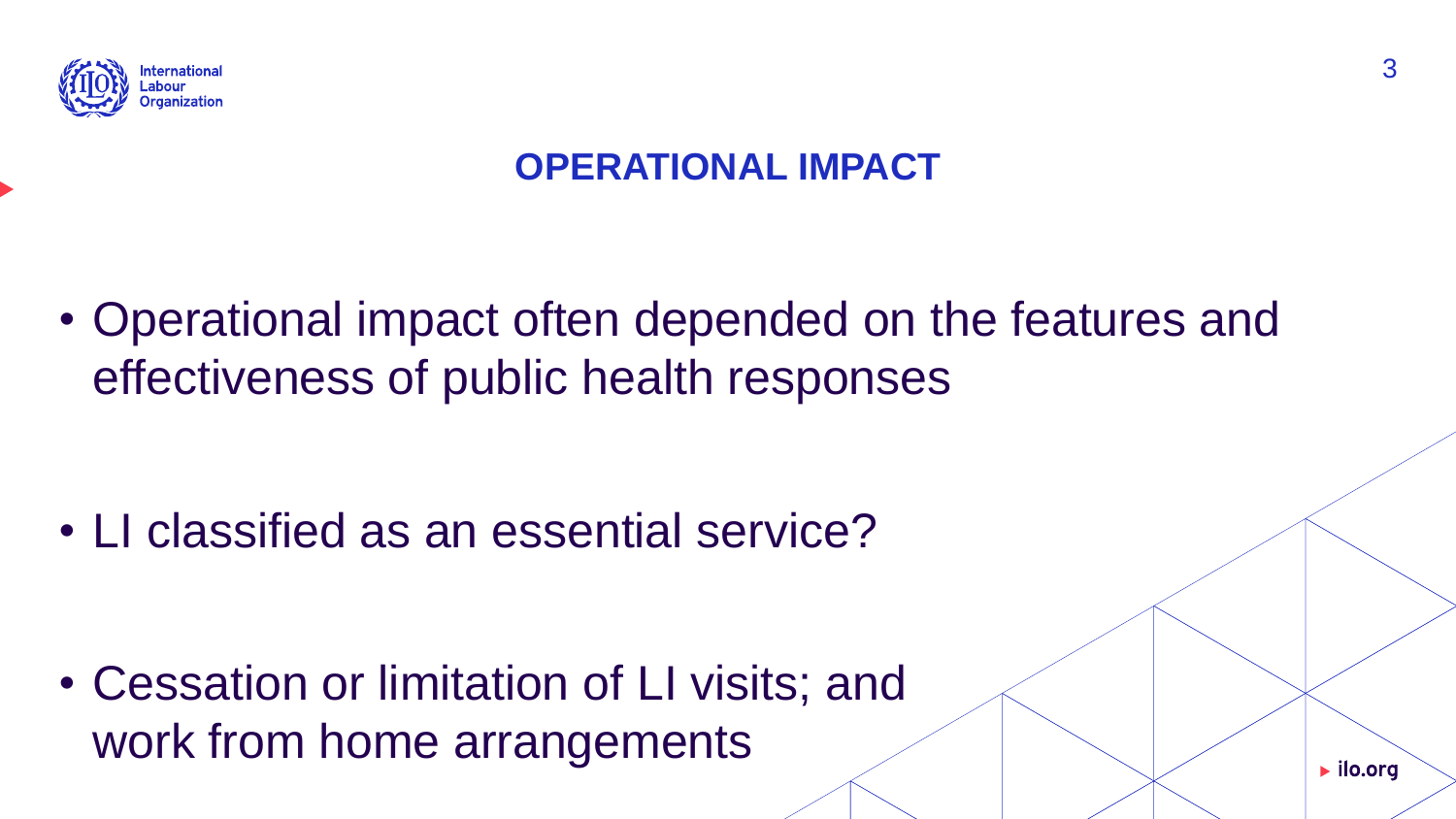

#### **OPERATIONAL IMPACT**

- Digital or distance inspection action as a stop-gap measure
- Enforcement of public health measures in workplaces
- Protection of LIs from infection in the performance of their work (training; PPE and support)
- Obstruction at workplaces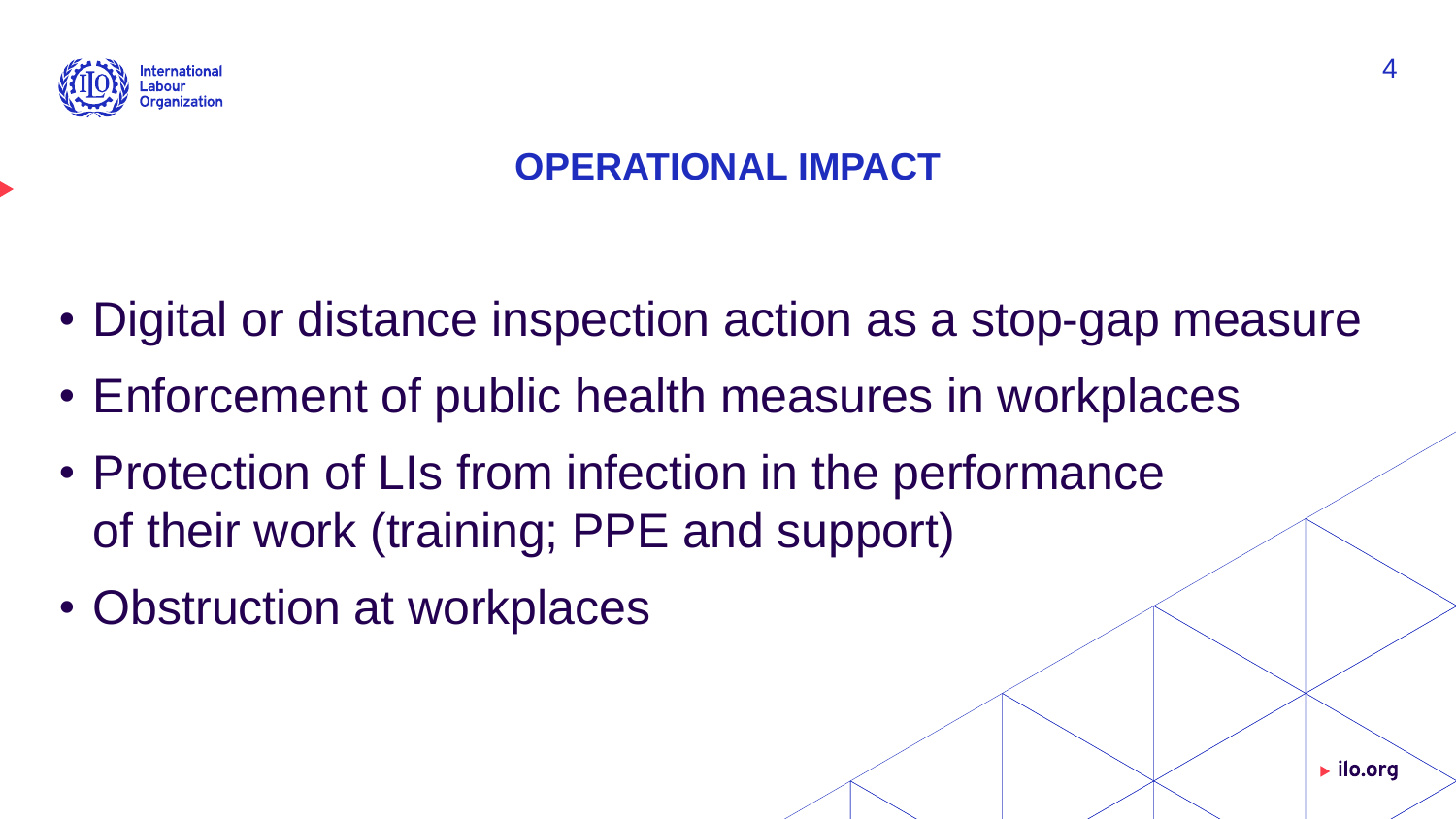

#### **POLICY AND STRATEGIC IMPACT**

- LI strategic response to vulnerable sites and worker communities (essential workers; migrant workers; dormitories; stranded overseas workers, etc.)
- Focus on occupational illness/disease which is a challenging field for labour inspection (and enterprises)
- Advisory services on prevention and mitigation took on a more prominent role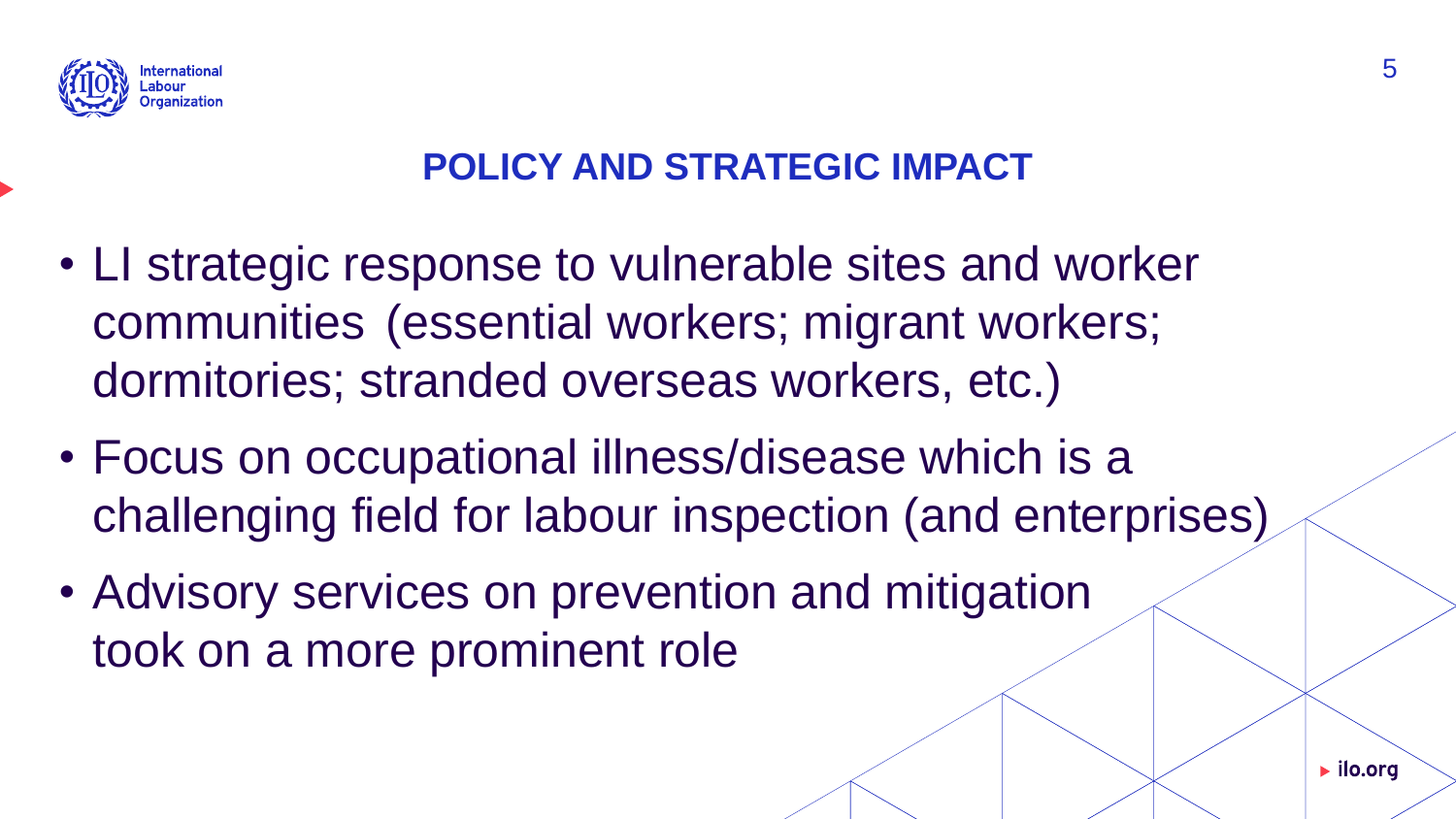

#### **POLICY AND STRATEGIC IMPACT**

- Strengthened cooperation between public health authorities and LI based on their respective mandates?
	- Developing consistent workplace policy guidance in line with public health measures
	- Coordinated actions enforcing public health measures
	- LI role in workplace reopening and subsequent outbreaks
	- Coordinated and consistent actions with regard to advisory services and enforcement measures (balancing support and protection of enterprises, jobs and workers).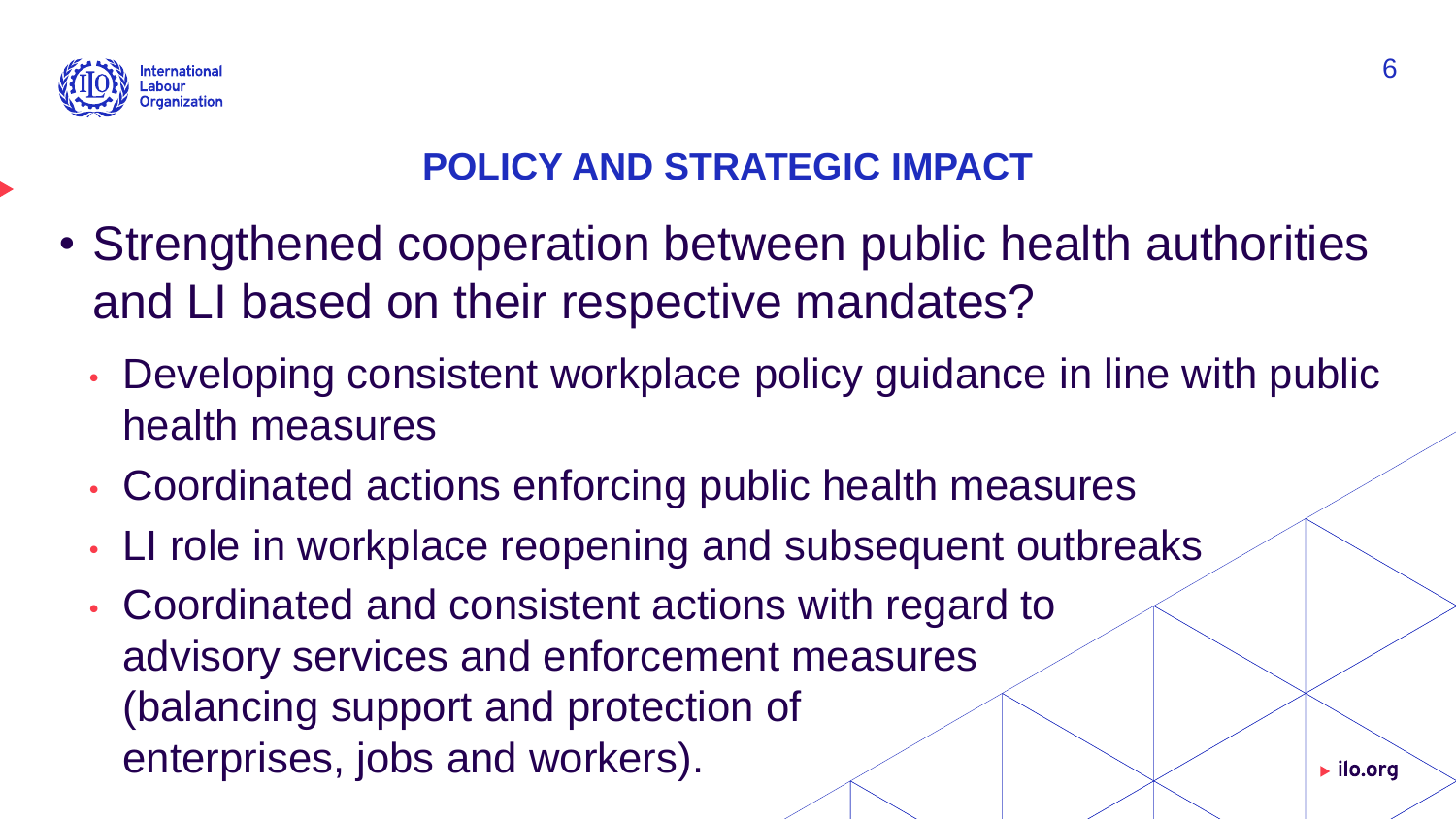

#### **POLICY AND STRATEGIC IMPACT**

• Risk of attention on COVID-19 at work to the detriment of (significant) general working standards issues:

- Wage reductions below legal minimums
- Mass layoffs or work suspensions
- Anti-union discrimination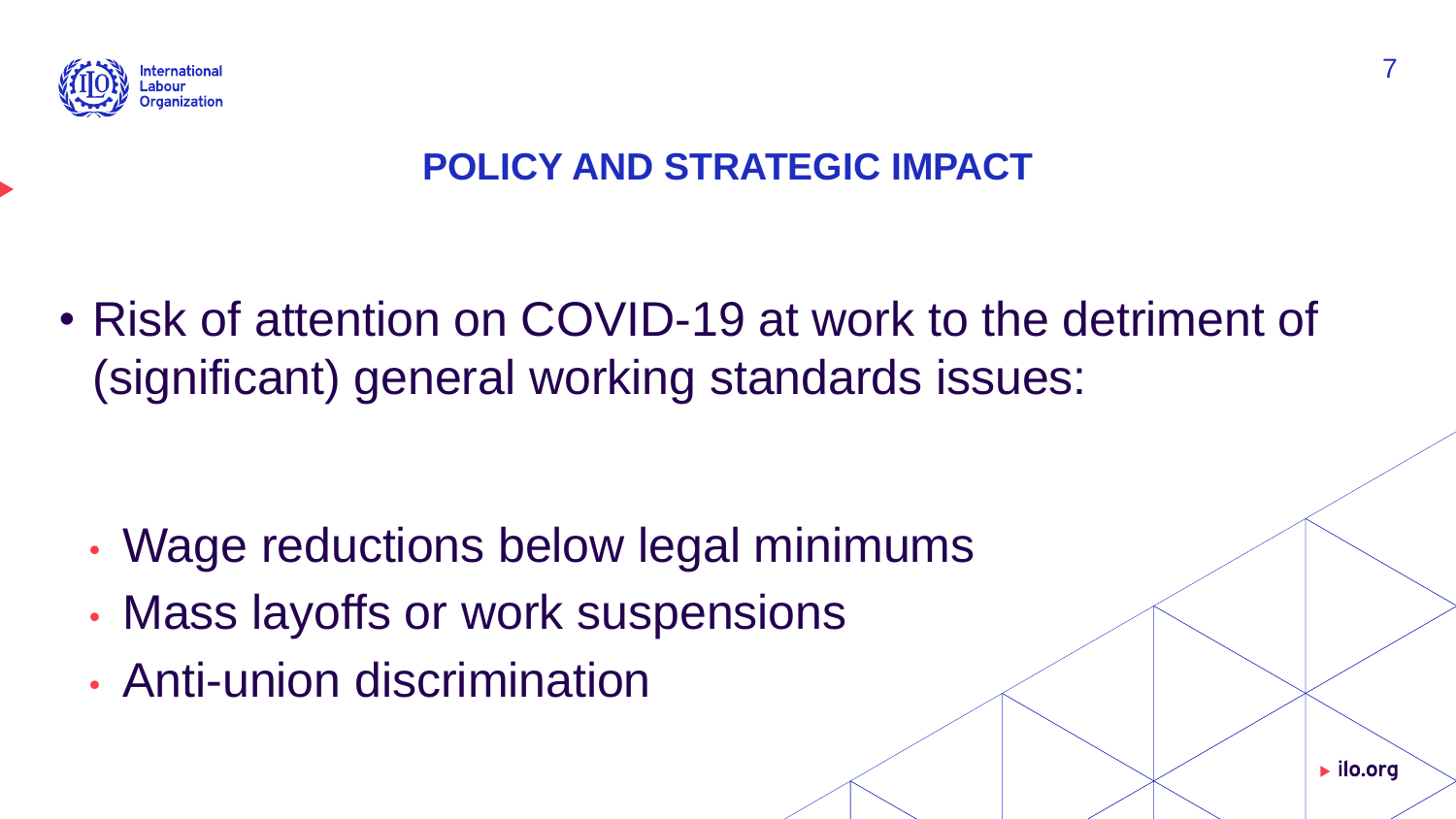

### **(POSSIBLE) LONGER TERM IMPACTS**

- Flexible LI working arrangements, remote inspection and the use of technology to assist labour inspection.
- Self-assessments are not a substitute for inspections.
- Emergency preparedness improved? What LI lessons can be applied to future public health crises?
- Budget cuts as a result of rising deficits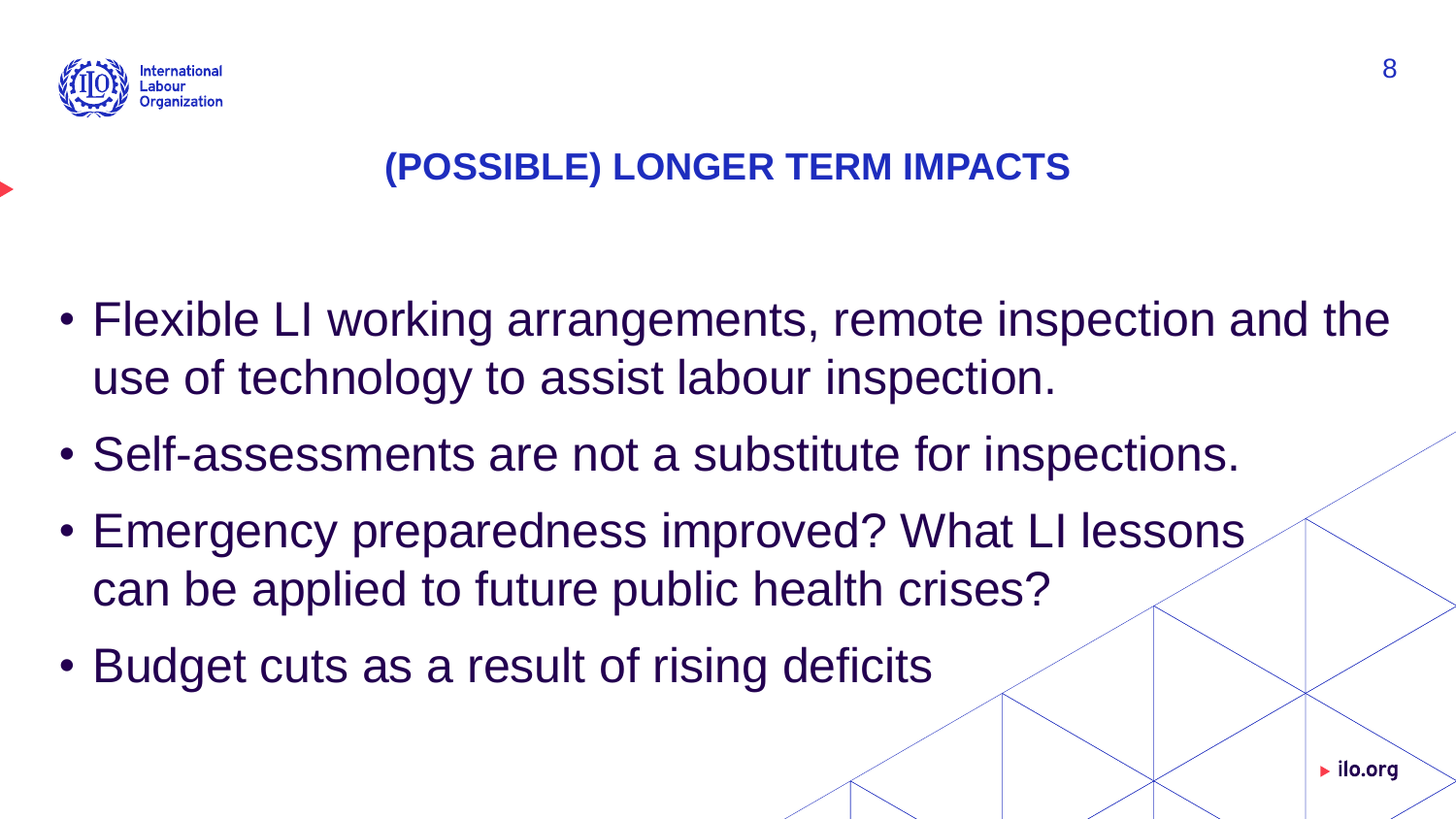

### **(POSSIBLE) LONGER TERM IMPACTS**

- Longer term economic impact on key labour law issues and the need for LI vigilance (e.g. child labour; disguised employment)
- Covid-19 illness qualifying as an occupational disease and the role of LI in this determination
- LI cooperation with social partners in response to compliance challenges (LL and OSH)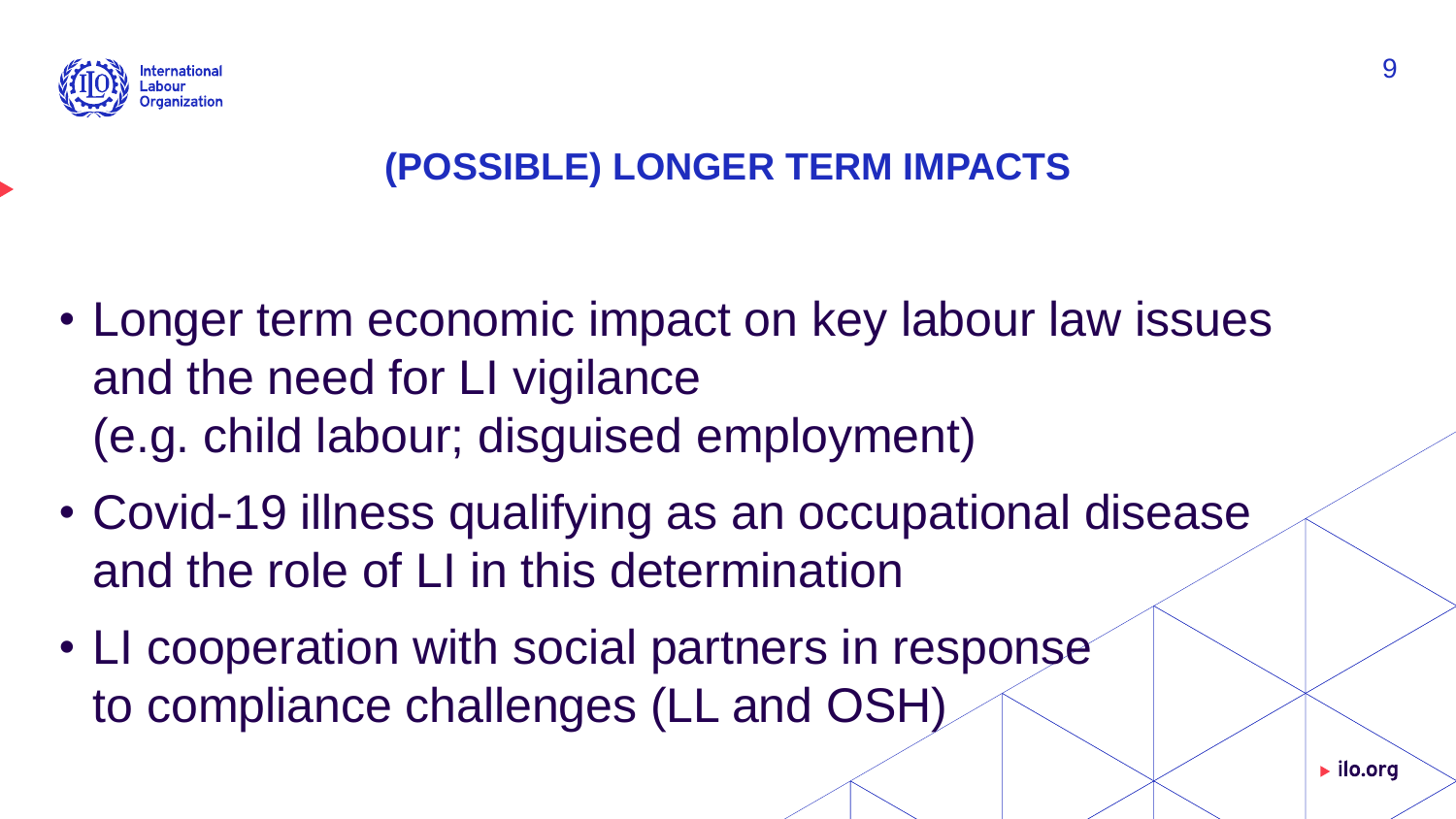

#### **NOTEABLE EVENTS AND RESOURCES**

• 9<sup>th</sup> ASEAN LI Conference: "Strengthening LI Capability in the Post COVID-19 Era" (May 2021)

- Strengthen link between public health and OSH policy
- **Strengthen LI infectious disease management**
- Formalise guidance to support E+W on workplace measures
- Integrate mental well-being into OSH systems and policies

10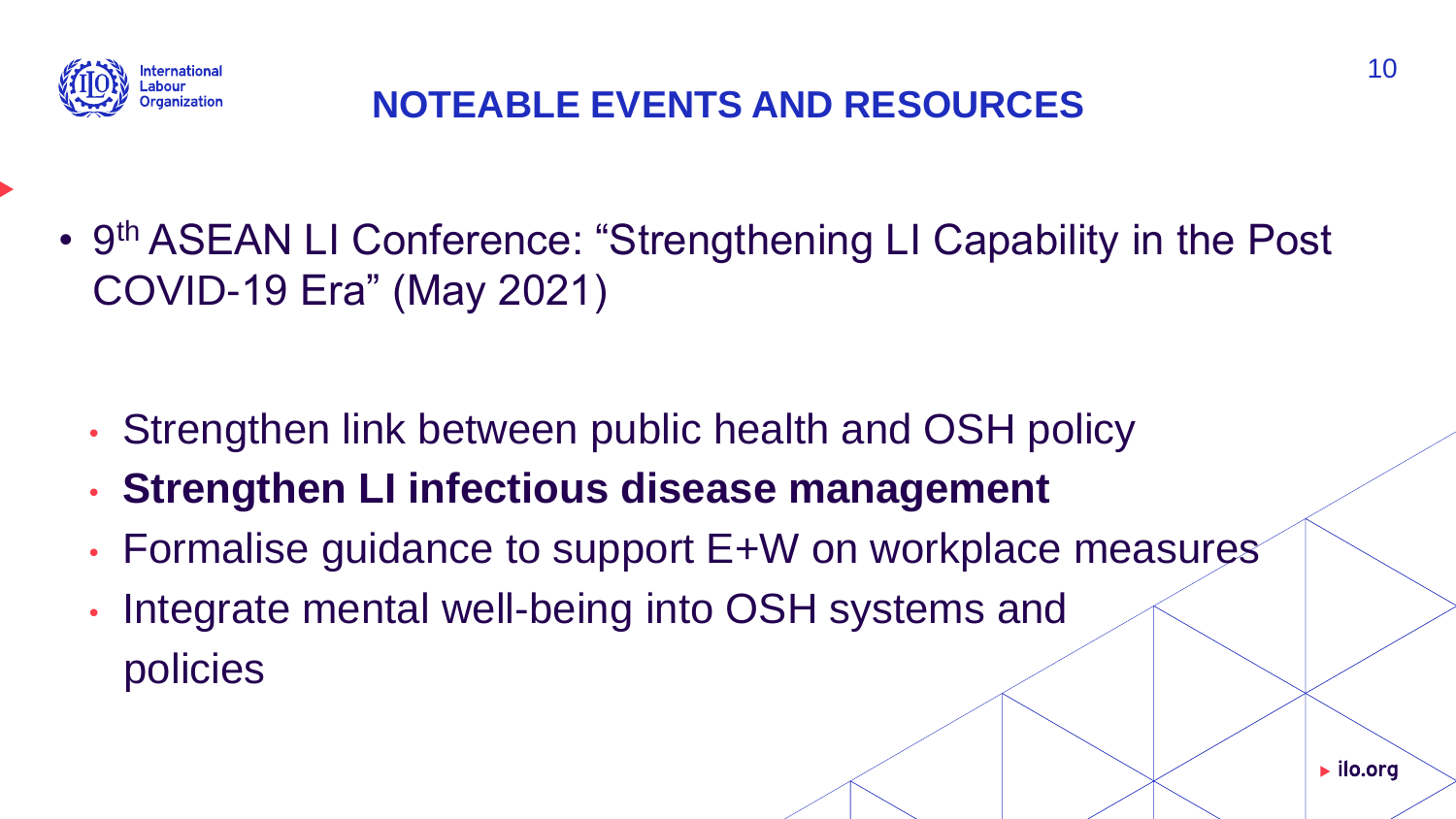

#### **NOTEABLE EVENTS AND RESOURCES**

• ILO Action Checklist "Prevention and Mitigation of COVID-19 at Work"

- IALI "Roles of labour inspection in a pandemic like COVID-19"
	- protecting the health of workers;
	- protecting the employment rights of vulnerable workers;
	- securing employment and incomes.